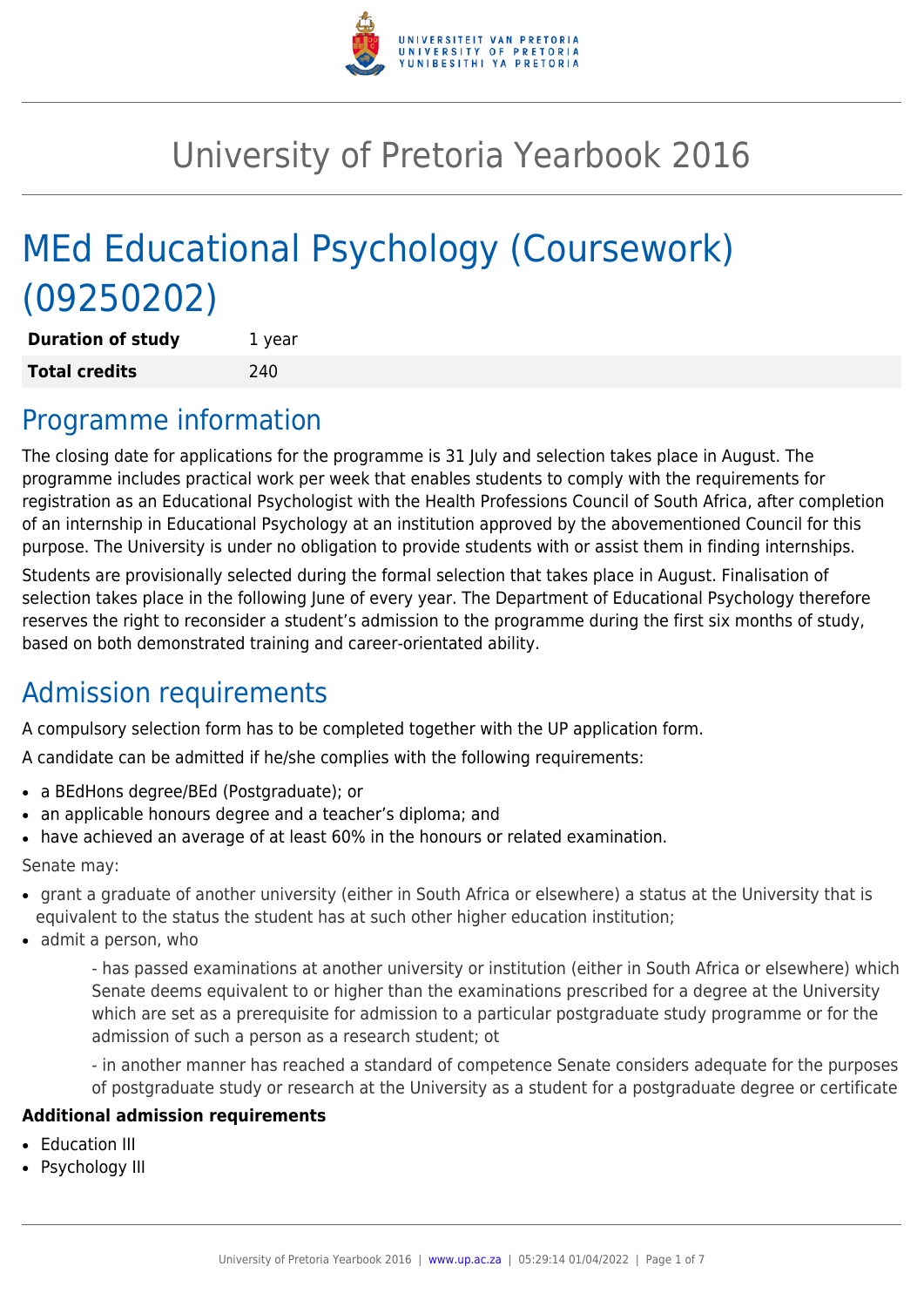

• BEdHons degree in Educational Psychology/BPsych-degree/Honours degree in Psychology

# Additional requirements

All applications are subject to selection. Selection is based on the following:

- meeting the minimum academic requirements required for admission;
- previous academic performance;
- applicable academic and/or teaching background;
- availability of supervision for the required research project;
- proven academic potential which may include academic communication and computer application skills;
- additionally, an interview may be requested;
- the requirements of professional registration bodies;
- the discretion of the head of department.

## Other programme-specific information

- Renewal of registration after the two-year period is permitted only under special circumstances in which case the head of department may give approval for a limited fixed extension of this period in terms of the set procedures.
- Students will be granted two opportunities to pass NMQ 800. Unsuccessful candidates will not be allowed to continue with the programme.
- This requirement applies to both the full research as well as the coursework master's degrees.

## Research information

All master's students must submit a dissertation or a mini-dissertation and must pass Research Proposal (NMQ 800). For the MEd research degree programmes, a dissertation on a topic approved by the Dean on the recommendation of the Head of department must be submitted, following the approval of a complete research proposal. A literature study is not acceptable.

- One publishable article based on the research that the student conducted for the dissertation or the minidissertation and approved by the supervisor, must be submitted. The article must be submitted at the offices of Student Administration before 15 February for the Autumn graduation ceremonies and before 15 July for the Spring graduation ceremonies.
- In addition to the copies referred to above, each successful student must submit a bound paper copy as well as two electronic copies of the approved mini-dissertation/dissertation to the Head: Student Administration in the format specified by the faculty and in accordance with the minimum standards set by the Department of Library Services
- (see http://upetd.up.ac.za/authors/ publish/ standards.htm#specs), before 15 February for the Autumn graduation ceremonies and before 15 July for the Spring graduation ceremonies. Failure to meet these deadlines will result in the degree being awarded during a subsequent series of graduation ceremonies.
- All students have to submit a research proposal during the first year of registration and defend it successfully before a panel of examiners appointed by the Dean, in collaboration with the Head of department, Supervisor and Research Coordinator, before they can start with the research.
- Students have to apply for ethical clearance to the Head of department and Ethics Committee and only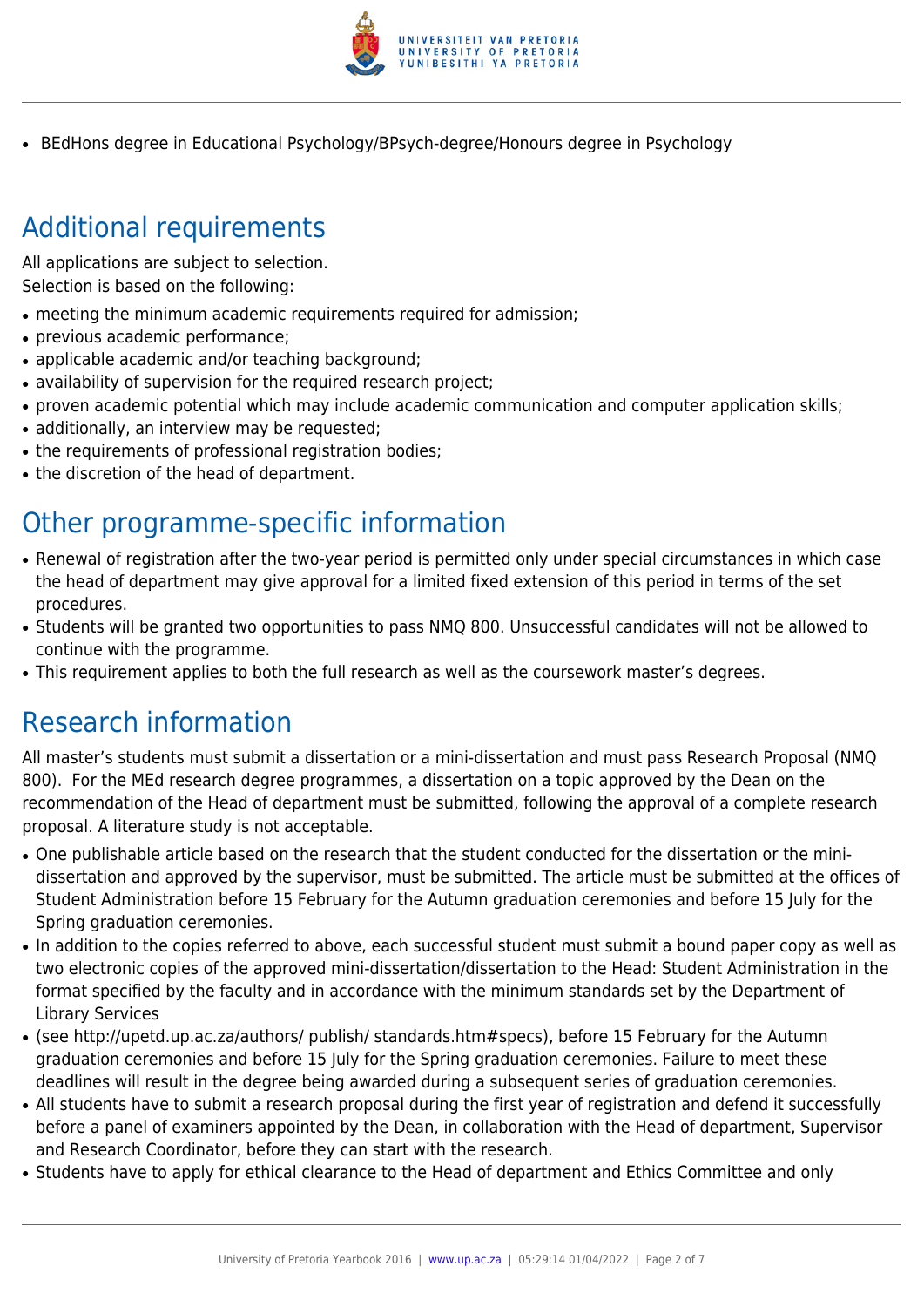

commence with field work once the application for ethical clearance has been approved by the Ethics Committee.

- Students have to present a progress report on the research to the Supervisor annually. Continued reregistration depends on satisfactory annual progress.
- All students have to attend the research capacity building sessions on quantitative and qualitative research at master's level.

### Pass with distinction

The MEd degree with coursework is conferred with distinction on a student who obtains 75% in the mini-dissertation and an average of 75% in the remaining modules.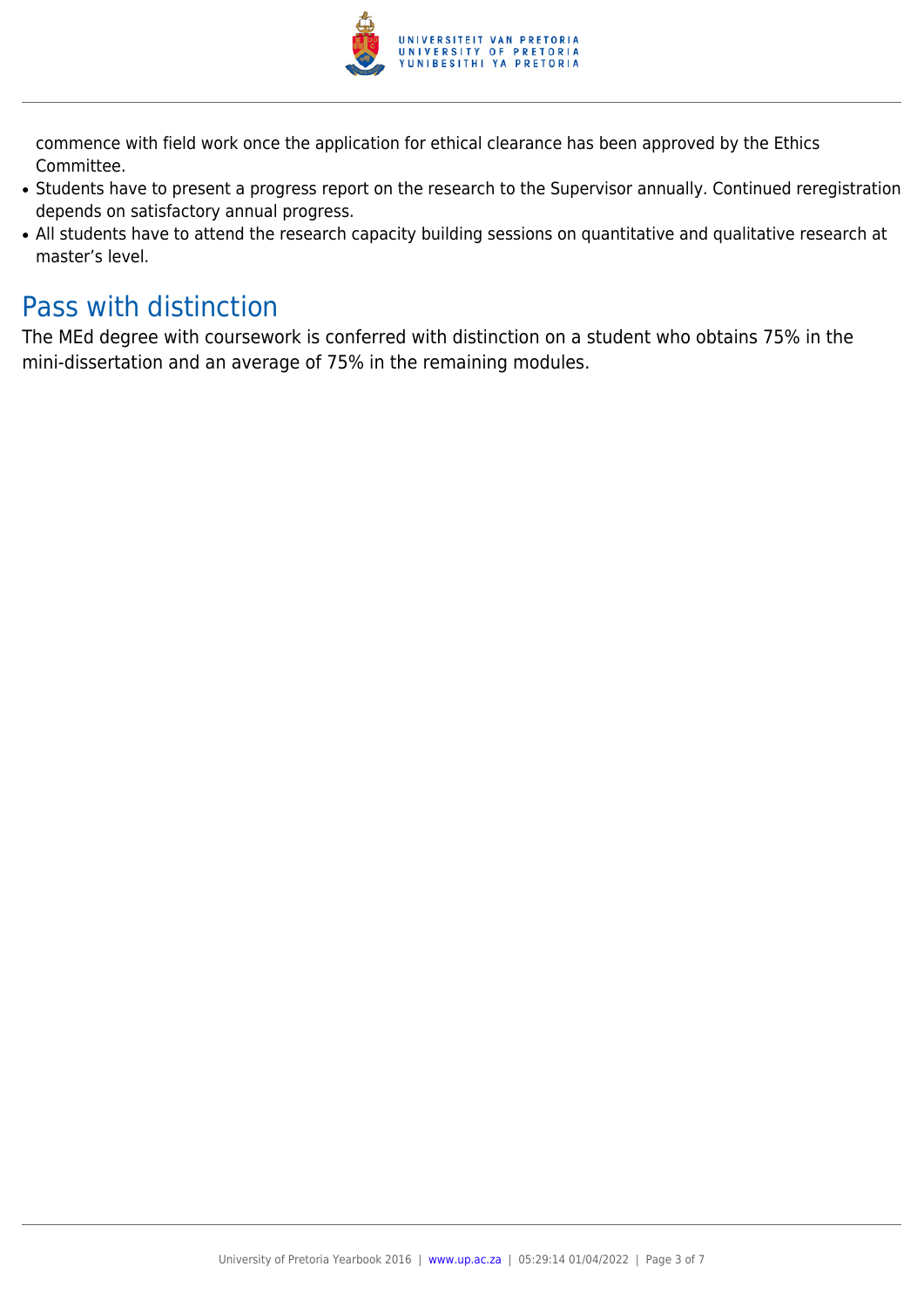

### Curriculum: Final year

**Minimum credits: 240**

### **Fundamental modules**

#### **Research proposal 800 (NMQ 800)**

| <b>Module credits</b>         | 30.00                          |
|-------------------------------|--------------------------------|
| <b>Prerequisites</b>          | No prerequisites.              |
| Language of tuition           | Double Medium                  |
| <b>Academic organisation</b>  | <b>Education Dean's Office</b> |
| <b>Period of presentation</b> | Year                           |

#### **Module content**

Development of a research proposal. Research methodology. Overview and principles of quantitative and qualitative research methodology. Data collection methods, data analysis methods, paradigm analysis and theoretical frameworks for educational studies. Global theoretical perspectives in education.

### **Core modules**

#### **Career orientation pedagogics 804 (BOP 804)**

| <b>Module credits</b>         | 15.00                         |
|-------------------------------|-------------------------------|
| <b>Prerequisites</b>          | No prerequisites.             |
| Language of tuition           | Double Medium                 |
| <b>Academic organisation</b>  | <b>Educational Psychology</b> |
| <b>Period of presentation</b> | Year                          |

#### **Module content**

The career management process: Theory and application; stages of career development; contemporary issues in career management; career management in work organisations; postmodern approach to career management. The practice of guidance and counselling: Interviewing, implementation and interpretation of media, diagnosing, referring and report writing.

#### **Assessment for learning and development 874 (ODD 874)**

| 15.00                         |
|-------------------------------|
| No prerequisites.             |
| Double Medium                 |
| <b>Educational Psychology</b> |
| Year                          |
|                               |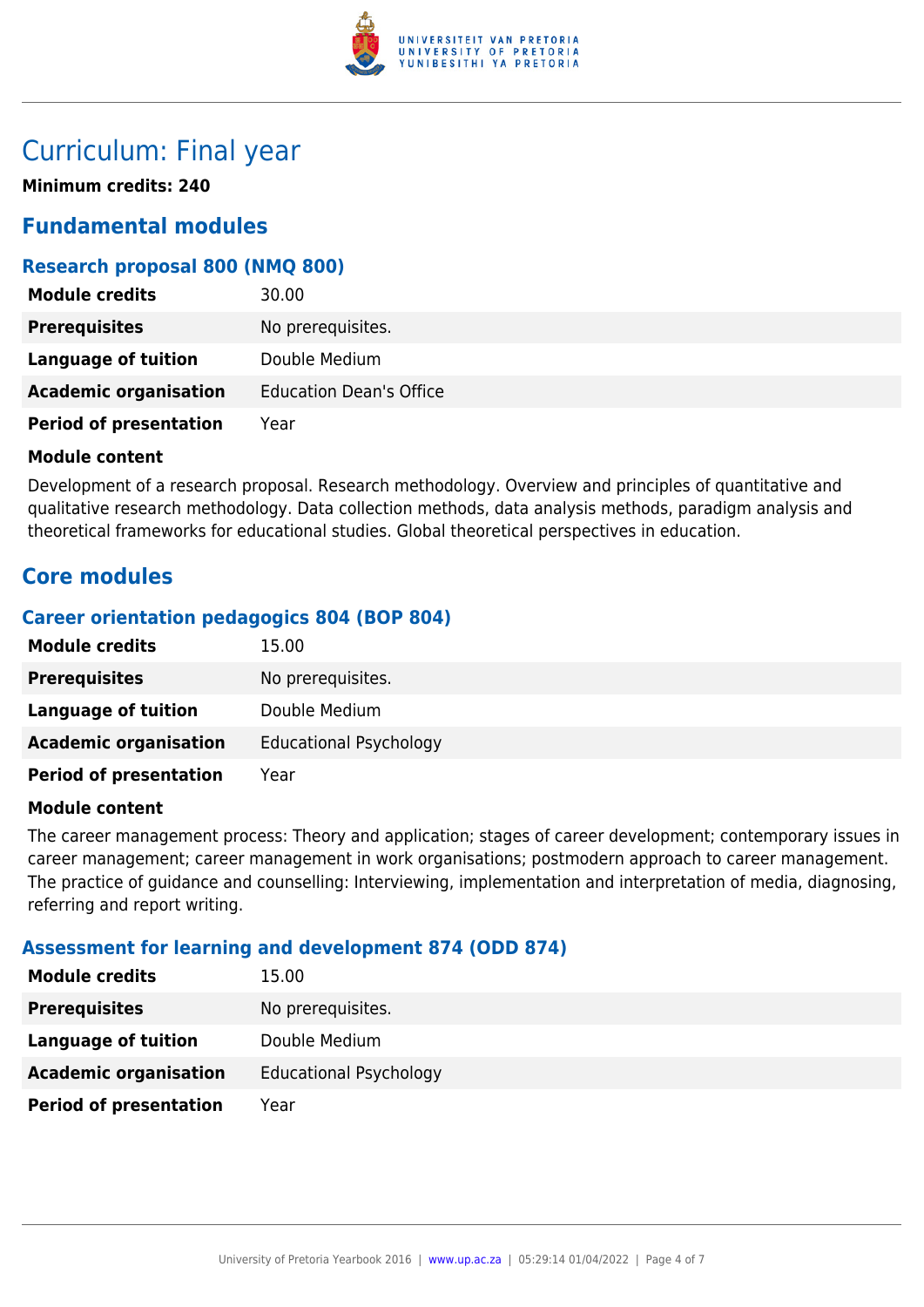

#### **Module content**

Fundamental approach(es) concerning barriers to learning, with reference to the South African context; theoretical framework(s) for diagnostic assessment in respect of academic achievement difficulties within the South African context; practice in the independent integration and synthesis of relevant subject-specific literature in preparation for own research: neuropsychological functioning, language (L1 and L2), reading, writing, spelling, numeracy and mathematical skills, study skills, educational and environmental disadvantage; professional skills and values of accountable diagnostic assessment practice and reporting of findings in respect of learners' academic achievement difficulties within the South African context.

#### **Orthodidactical assistance 874 (ODH 874)**

| <b>Module credits</b>         | 15.00                         |
|-------------------------------|-------------------------------|
| <b>Prerequisites</b>          | No prerequisites.             |
| Language of tuition           | Double Medium                 |
| <b>Academic organisation</b>  | <b>Educational Psychology</b> |
| <b>Period of presentation</b> | Year                          |

#### **Module content**

Learning support in South Africa: contextualisation; the learner and learning support; inclusive education; learning support: micro-level; group work.

#### **Orthopedagogics 804 (OPG 804)**

| <b>Module credits</b>         | 15.00                         |
|-------------------------------|-------------------------------|
| <b>Prerequisites</b>          | No prerequisites.             |
| Language of tuition           | Double Medium                 |
| <b>Academic organisation</b>  | <b>Educational Psychology</b> |
| <b>Period of presentation</b> | Year                          |

#### **Module content**

The educational psychologist as consultant and facilitator within a multi-cultural framework; underlying theory and approach to educational psychological assessment and intervention; forensic dimension; the foundation of child psychotherapy; the educational psychologist as a person; different assessment and therapeutic approaches and the well-founded use thereof regarding children with emotional and behavioural problems; repertoire of assessment and therapeutic techniques when working with children; principles for planning and implementation of assessment and intervention with children and andragogical intervention with parents.

#### **Educational psychological practice 800 (OPR 800)**

| <b>Module credits</b>         | 15.00                         |
|-------------------------------|-------------------------------|
| <b>Prerequisites</b>          | No prerequisites.             |
| Language of tuition           | Double Medium                 |
| <b>Academic organisation</b>  | <b>Educational Psychology</b> |
| <b>Period of presentation</b> | Year                          |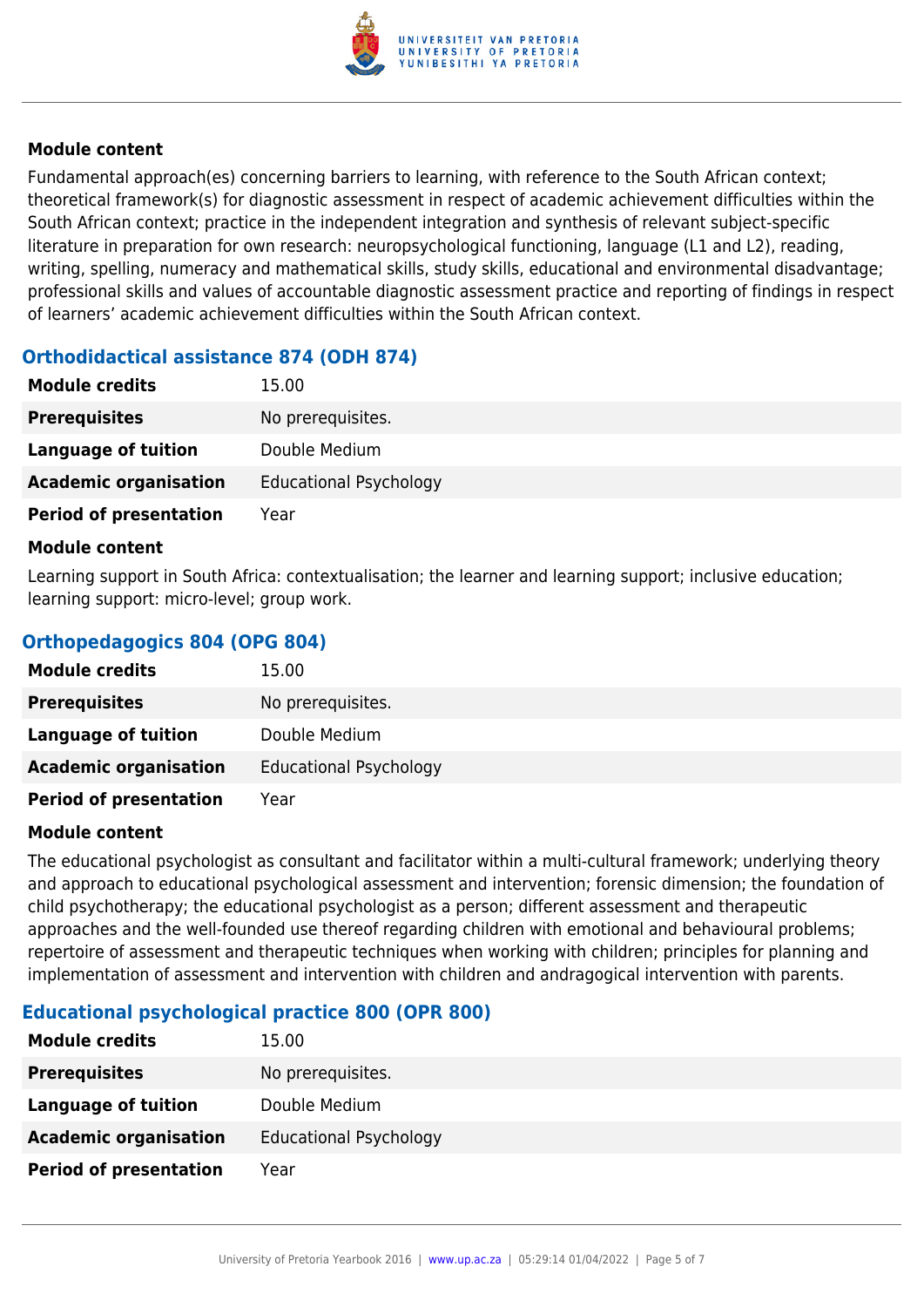

#### **Module content**

Practical module: assessment and support of children with emotional, behavioural, learning and career-related needs; analysis of families; community work; group work; implementation and interpretation of psychological media; diagnosis; referrals; report writing; feedback sessions with parents; multi-disciplinary liaison; parent education/guidance; interviewing skills within the educational psychological helping model; listening and communication skills; ethical issues and the rights of the client. The practice of the educational psychologist.

#### **Family-oriented intervention 804 (OUB 804)**

| <b>Module credits</b>         | 15.00                         |
|-------------------------------|-------------------------------|
| <b>Prerequisites</b>          | No prerequisites.             |
| <b>Language of tuition</b>    | Double Medium                 |
| <b>Academic organisation</b>  | <b>Educational Psychology</b> |
| <b>Period of presentation</b> | Year                          |

#### **Module content**

Diversity in families; family cycle development; parameters of family functioning; family resilience models for the analysis of family functioning; family therapy models; analysis of families with special concerns, with familyoriented intervention with regard to all these aspects as the central theme.

### **Elective modules**

#### **Mini-dissertation 895 (BOP 895)**

| <b>Module credits</b>         | 120.00                        |
|-------------------------------|-------------------------------|
| <b>Prerequisites</b>          | No prerequisites.             |
| Language of tuition           | Double Medium                 |
| <b>Academic organisation</b>  | <b>Educational Psychology</b> |
| <b>Period of presentation</b> | Year                          |

#### **Module content**

Dissertation of limited scope conducted under supervision of a supervisor in the area of Career Orientation Pedagogics.

#### **Mini-dissertation 895 (ODK 895)**

| <b>Module credits</b>         | 120.00                        |
|-------------------------------|-------------------------------|
| <b>Prerequisites</b>          | No prerequisites.             |
| <b>Language of tuition</b>    | Double Medium                 |
| <b>Academic organisation</b>  | <b>Educational Psychology</b> |
| <b>Period of presentation</b> | Year                          |
| <b>Madula assistant</b>       |                               |

#### **Module content**

Orthodidactics. An essay is conducted under supervision of a supervisor in the area of Orthodidactics.